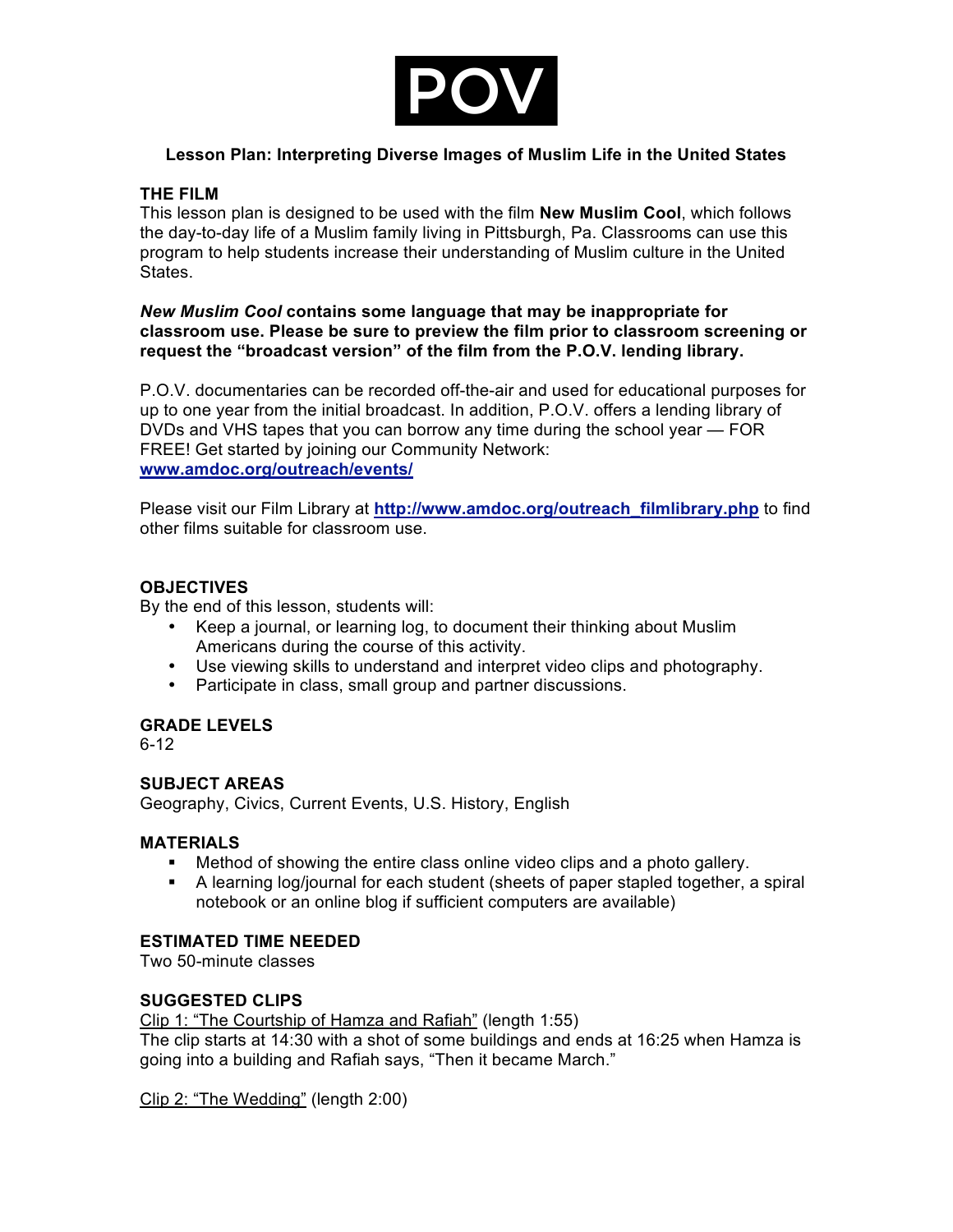The clip starts at 18:46 with the sound of an Arabic prayer before the wedding begins and ends at 20:46 with Hamza and Rafiah standing together.

#### Clip 3: "Daily Life" (length: 3:13)

The clip begins at 39:40 with Rafiah asking, "Is this all you had?" and ends at 42:53 with Hamza saying, ". . . the type of man I had to be."

#### Clip 4: "Welcome Home" (length: :38)

The clip begins at 47:39 with Hamza entering a recording booth and ends at 48:17 when he raps, ". . . stay on the straight path."

### **BACKGROUND**

The film **New Muslim Cool** features Hamza (Jason) Perez, a Puerto Rican American who converted to Islam about a dozen years ago. Before his conversion, Hamza was Catholic, and he admits that he dealt drugs and engaged in other street activities during his youth. The film shows Hamza's spiritual growth over time as he increases his knowledge of Islam, marries Rafiah, serves his community and focuses on building a strong family. In addition, he and his brother Suliman Perez record and perform hip-hop music together as the Mujahideen Team, also known as M-Team.

There are significant numbers of Muslims in every region of the United States. Predictably, many large communities are located in urban centers. There are widely varying estimates of how many Muslims live in the United States. The Institute of Islamic Population and Education says there are approximately 7.5 million Muslims in the United States (about 2.5 percent of the population), while the CIA estimates that there are fewer than 2 million. In 2005, the Association of Religion Data Archives cited the number as nearly 4.8 million.

A Pew Research Center survey found that most American Muslims self-identify as middle class and mainstream. About two-thirds are foreign born. Seventy-seven percent report that they have always been Muslim while 23 percent converted to Islam. Of converts, nine in ten are American-born and 59 percent are African-American.

The racial and ethnic composition of American Muslims is diverse. According to Pew, the breakdown is 37 percent Caucasian, 24 percent African-American, 20 percent Asian, 4 percent Latino, and 15 percent other or multiracial.

### **ACTIVITY**

1. Throughout this activity, members of the class will be recording their thinking in a "learning log." For their first entry, have students write for a few minutes in response to the prompt: "What do you know about Muslims in America?" (Typically, students will list a mixture of stereotypes and facts, so it will be important for teachers to be able to differentiate between the two.)

2. Ask students to take turns sharing what they have written with a partner. Then invite pairs to share their thoughts with the class. Record a list of these initial ideas on the board while students take notes in their learning logs. Help the class organize its ideas. For example, if students mention different customs in Islam, create a space on the board for "customs." Discuss how past events like 9/11 or media coverage of the Islamic world have influenced student perceptions.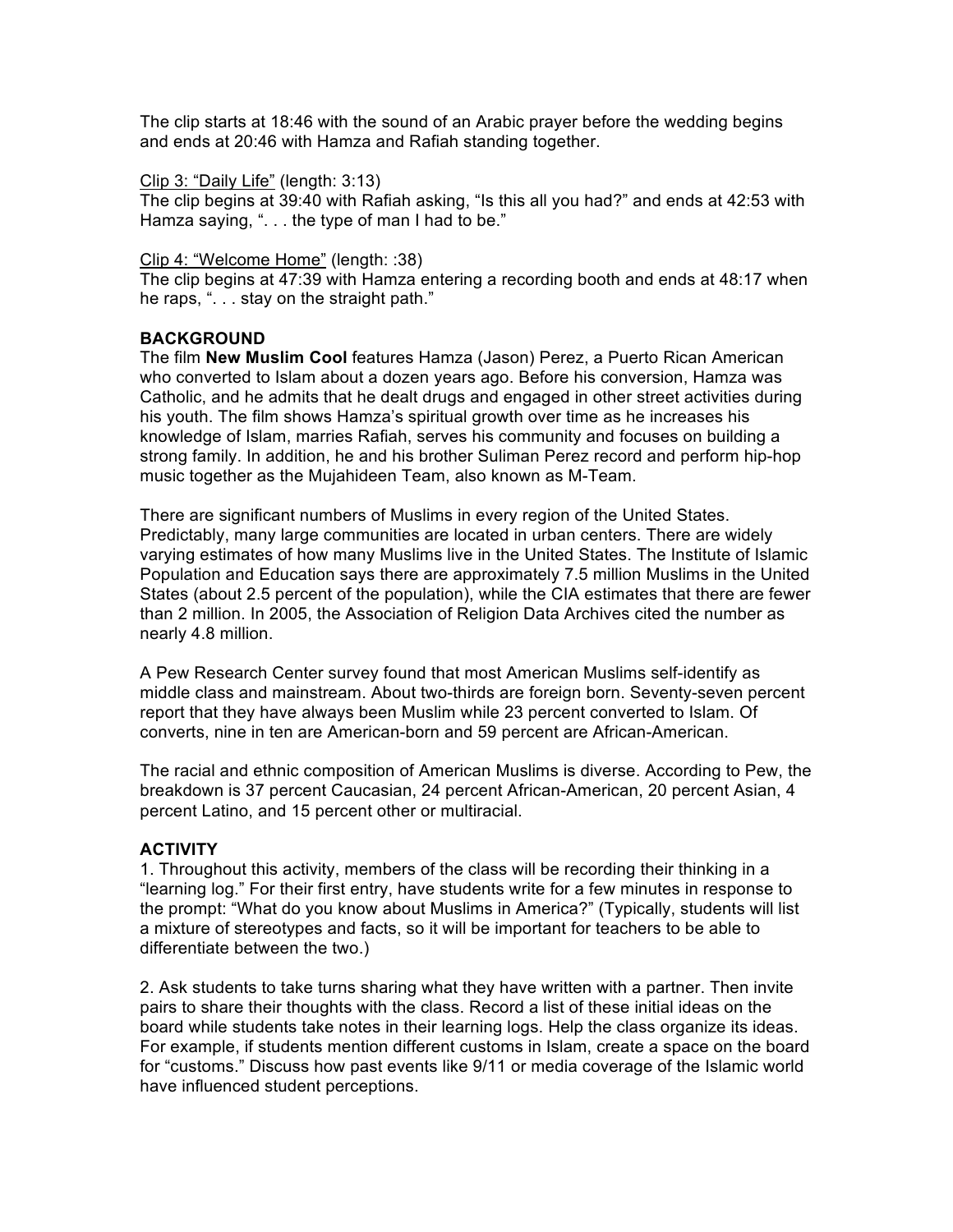3. Share with students some of the statistics on Muslim Americans from the Background section. Are students surprised by any of these statistics? Why or why not?

4. Explain that you are going to play three video clips that show the courtship, wedding, and daily life of two Muslim Americans named Hamza and Rafiah. Ask students to note careful observations in their learning logs as they watch. What do they notice about Hamza and Rafiah's relationship? Ask students to be as specific as possible in their notes. Then, show clips 1 through 3.

5. Discuss what students noticed in the clips and ask them how they felt while watching Hamza and Rafiah's story. What was most interesting to students? Why? Would they update any of their original ideas about Muslim Americans based on what they saw in the video? Ask students to explain their answers. Modify the notes on the board based on student responses and have the class do the same in their learning logs.

6. Show the class all or part of the images from the *Islamerica* photo gallery on the P.O.V. website. Help students think critically about each photo by identifying the objects and people in each image and asking questions like: Where and when might each photograph have been taken? What adjectives describe the people shown in the images? What do you think were the motivations of the photographer? What title would you give each image? How do these images provide additional perspective on the life of Muslims in the United States?

7. Give the class members a few minutes to record their reactions to the video clips and photo gallery in their learning logs. Again, how would they adjust their ideas about Muslim Americans based on what they've seen? Ask students to provide specific examples from the film and photo gallery.

8. Divide the class into heterogeneous groups of four to five students each. Members of each group should then take turns paraphrasing their learning log responses and discussing their reactions to the video and photographs. Did students learn anything new? Why or why not? What do they consider to be some of the most memorable images? Be sure to address any additional comments or questions students might have.

9. Have students write a final learning log entry that summarizes their group's discussion and analyzes their perception of Muslims in the United States.

### **ASSESSMENT SUGGESTIONS**

Students can be assessed on:

- Details, critical thinking and analysis provided in learning log entries.
- Participation in class, small group and partner discussions.

### **EXTENSIONS AND ADAPTATIONS**

• Discover the influence of Islam on hip-hop and American culture. First, show the class P.O.V.'s Islam and Hip Hop Timeline and point out how Islamic terminology, imagery and ideas are found in the lyrics of songs by artists such as Lauryn Hill, Public Enemy and Mos Def, among others. Then, explain that Hamza Perez, featured in **New Muslim Cool,** is part of the hip-hop duo Mujahideen Team, or M-Team. Play Clip 4 from this lesson, which shows Hamza recording the track, "Welcome Home." Tell students that Hamza works in his community as a drug and gang violence prevention counselor and as a spiritual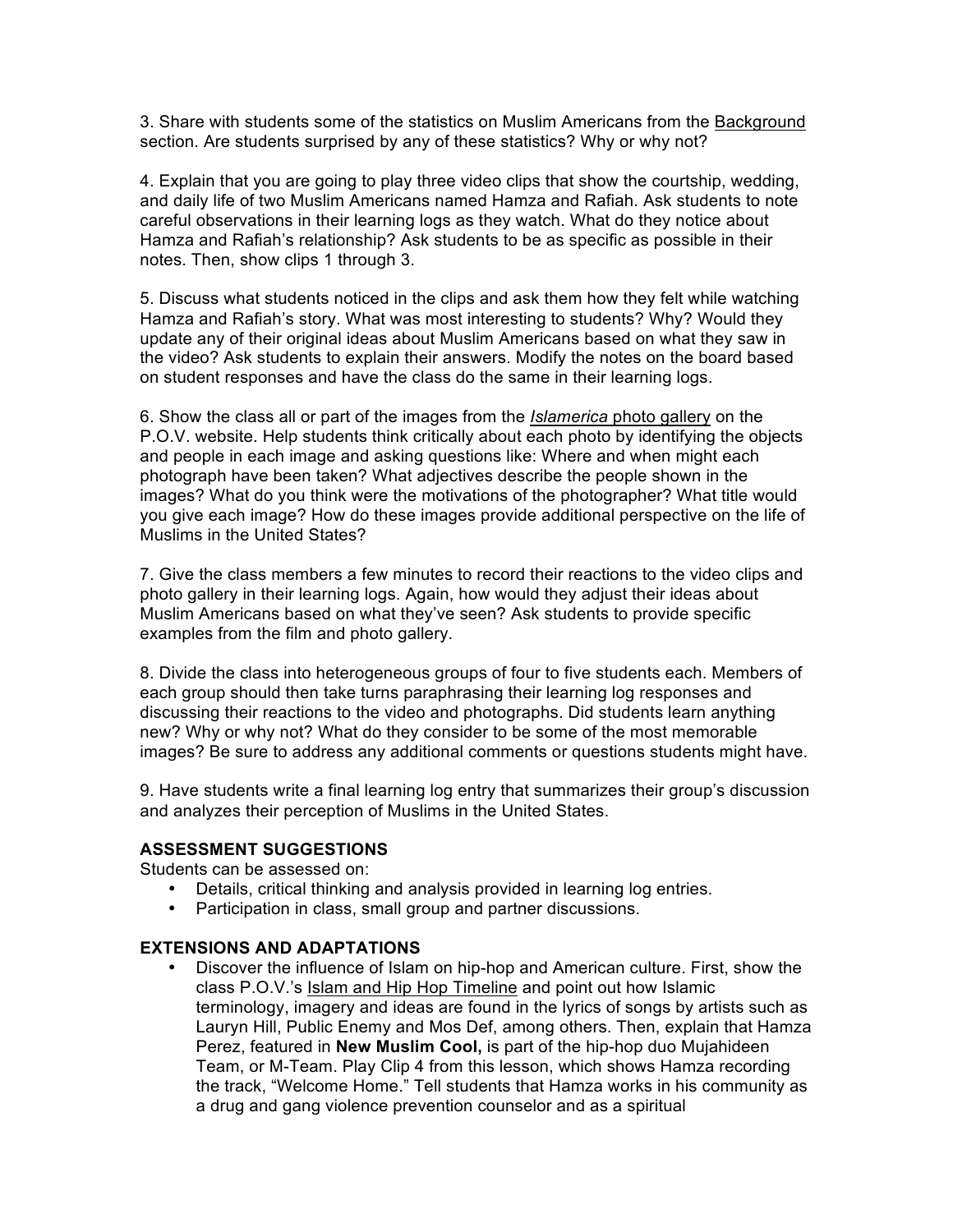advisor/educator to prisoners. Hamza sees "Welcome Home" and some of his other music as part of that outreach. Listen to additional M-Team songs and examine some of their lyrics. In what ways does Islam seem to influence M-Team's music? How might their lyrics inspire listeners to create better communities or work for social justice?

- Extend the main activity of this lesson by showing additional video clips of daily life for Muslim Americans. The P.O.V. website provides video extras from **New Muslim Cool** that depict Muslim children, Halal eating and drinking and more.
- Review vocabulary common among Muslims with a classroom version of the 30 second game. To prepare, write the words from P.O.V.'s Glossary of Muslim Terms on small pieces of paper, fold the pieces of paper in half and put them in a bowl. In addition, have the class study the glossary for homework. To play the game, divide the class into two teams. One team will send a representative to the front of the room, where she will have 30 seconds to describe or explain for her teammates as many of the terms in the bowl as possible without using the actual word or part of the word. The team will earn a point for each term guessed correctly within the 30-second period. Then, the other team will take a turn. Continue the rounds until all the terms in the bowl have been guessed. Be sure to have the losing team say to the winning team, "Mabruk!" (congratulations).
- Expand student understanding of Muslims in the United States by studying the results of a Pew Research Center survey of Muslim Americans (http://pewresearch.org/pubs/483/muslim-americans). Have students write short stories about Muslim Americans that reflect the report's findings.
- Help students recognize and appreciate the diversity in their classroom by creating silhouette collages. Have students work in pairs to trace their silhouettes. Then, have students cover the silhouettes with words or pictures that describe themselves. Display the silhouette collages without names and conduct a gallery walk where students try to match the collages to their classmates. Have students write in their learning logs new things that they discovered about classmates during the activity.
- Read and discuss novels written from an Islamic point of view. Suggestions for students include, *The Treasure at Bayan Bluffs* by Farah Zaman, *A Wicked Wazir* by Juwariah Simpson, *The Jinn in the Clock* by Juwairiah J. Simpson or books from the Rashid series by Hassan Radwan.

### **RESOURCES**

# *FRONTLINE***: Muslims**

http://www.pbs.org/wgbh/pages/frontline/shows/muslims/ Find portraits of ordinary Muslims, information on Islamic belief and practice and viewpoints on Islam's worldwide resurgence.

# **"Muhammad: Legacy of a Prophet"**

### http://www.pbs.org/muhammad/

Learn more about the life of the prophet Muhammad and his teachings. The Learning Tools section provides an excellent collection of essays that offer perspectives on Islam from a number of Muslim Americans.